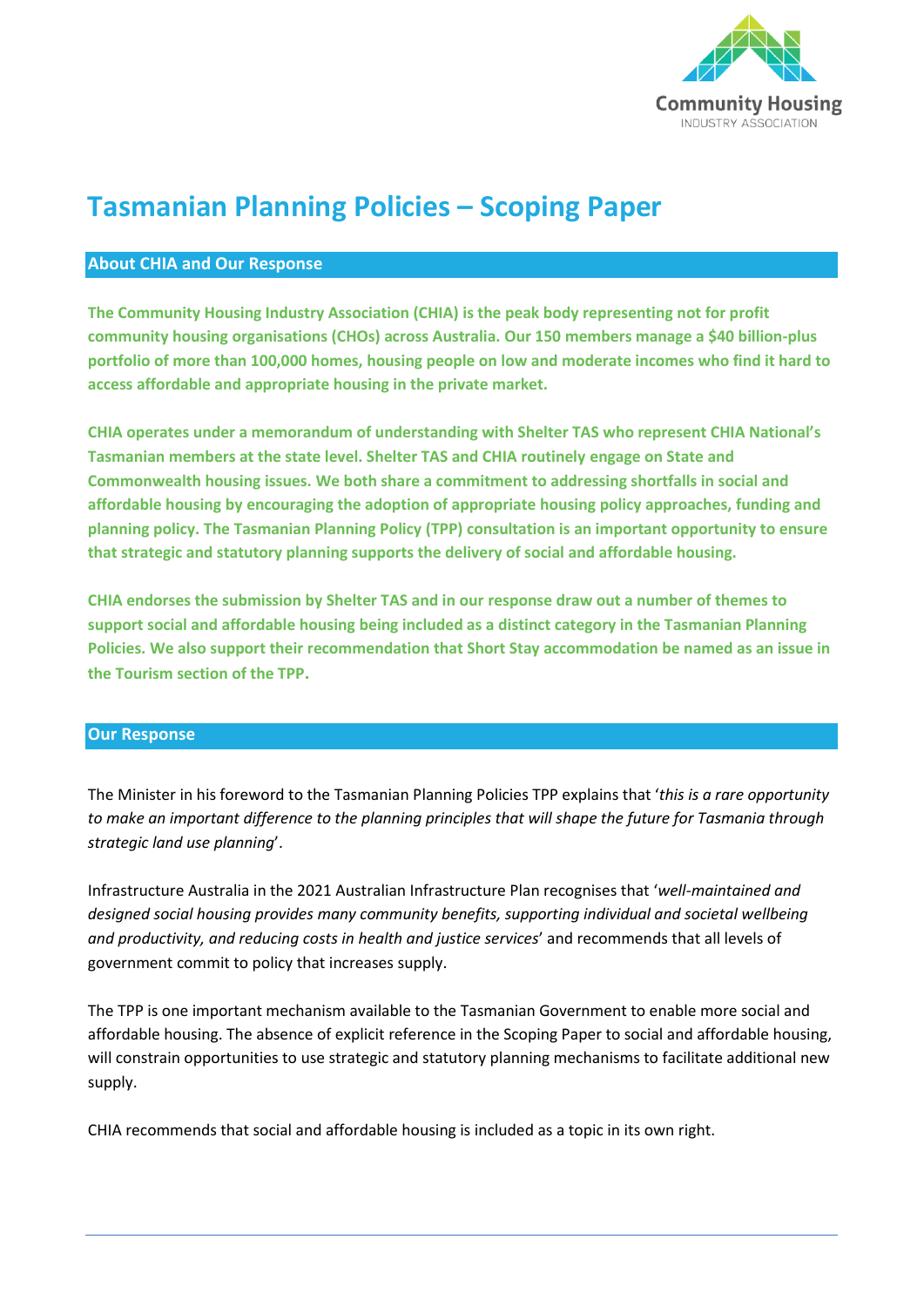

## **The Need for Social and Affordable Housing in Tasmania**

There are currently no comprehensive published assessments of housing needs at a state or Commonwealth level. In two of the most reliable research projects examining housing need across Australia, the first established, that in 2016, a 20-year program of 900 social and affordable homes was required to both address current shortfalls and meet projected household growth to 2036<sup>1</sup>.

The second examined both the amount and availability of homes in the private rental market that were affordable to households in the bottom two income quintiles in 2006, 2011, and 2016. It found that while the market has supplied some homes at rates affordable to households in these two quintiles the homes are increasingly unavailable to these households; being occupied by higher income earners. In Hobart, they estimated that by 2016 there was a shortfall of 3,700 homes affordable and available to households in the lowest income quintile.

However, both these estimates are likely to be underestimates as '*house prices and rents have risen substantially because of an influx of tourists and conversion to short-term rentals (Tasmanian Department of Treasury and Finance 2018), with a negative effect on affordability outcomes for Q1 and even Q2 household*s'.<sup>2</sup>

The Productivity Commission in its 2019 report 'Vulnerable Private Renters: Evidence and Options' noted that *'rents in Hobart have increased rapidly, with the CPI rent price index increasing 14 per cent between June 2016 and June 2019. In the same period, the Australian rent price index increased by 2 per cent*. <sup>3</sup> Table 3.2 taken from the report, clearly demonstrates how rents have increased in Hobart.

<sup>&</sup>lt;sup>1</sup> Troy L, van den Nouwelant R, Randolph W (2018) Filling the Gap - Estimating need and costs of social and affordable housing delivery http://communityhousing.org.au/wp-

content/uploads/2019/03/Modelling\_costs\_of\_housing\_provision\_FINAL.pdf

<sup>2</sup> [https://www.ahuri.edu.au/sites/default/files/migration/documents/AHURI-Final-Report-323-The-supply-of-](https://www.ahuri.edu.au/sites/default/files/migration/documents/AHURI-Final-Report-323-The-supply-of-affordable-private-rental-housing-in-Australian-cities-short-term-and-longer-term-changes.pdf)

[affordable-private-rental-housing-in-Australian-cities-short-term-and-longer-term-changes.pdf](https://www.ahuri.edu.au/sites/default/files/migration/documents/AHURI-Final-Report-323-The-supply-of-affordable-private-rental-housing-in-Australian-cities-short-term-and-longer-term-changes.pdf)

<sup>3</sup> https://www.pc.gov.au/research/completed/renters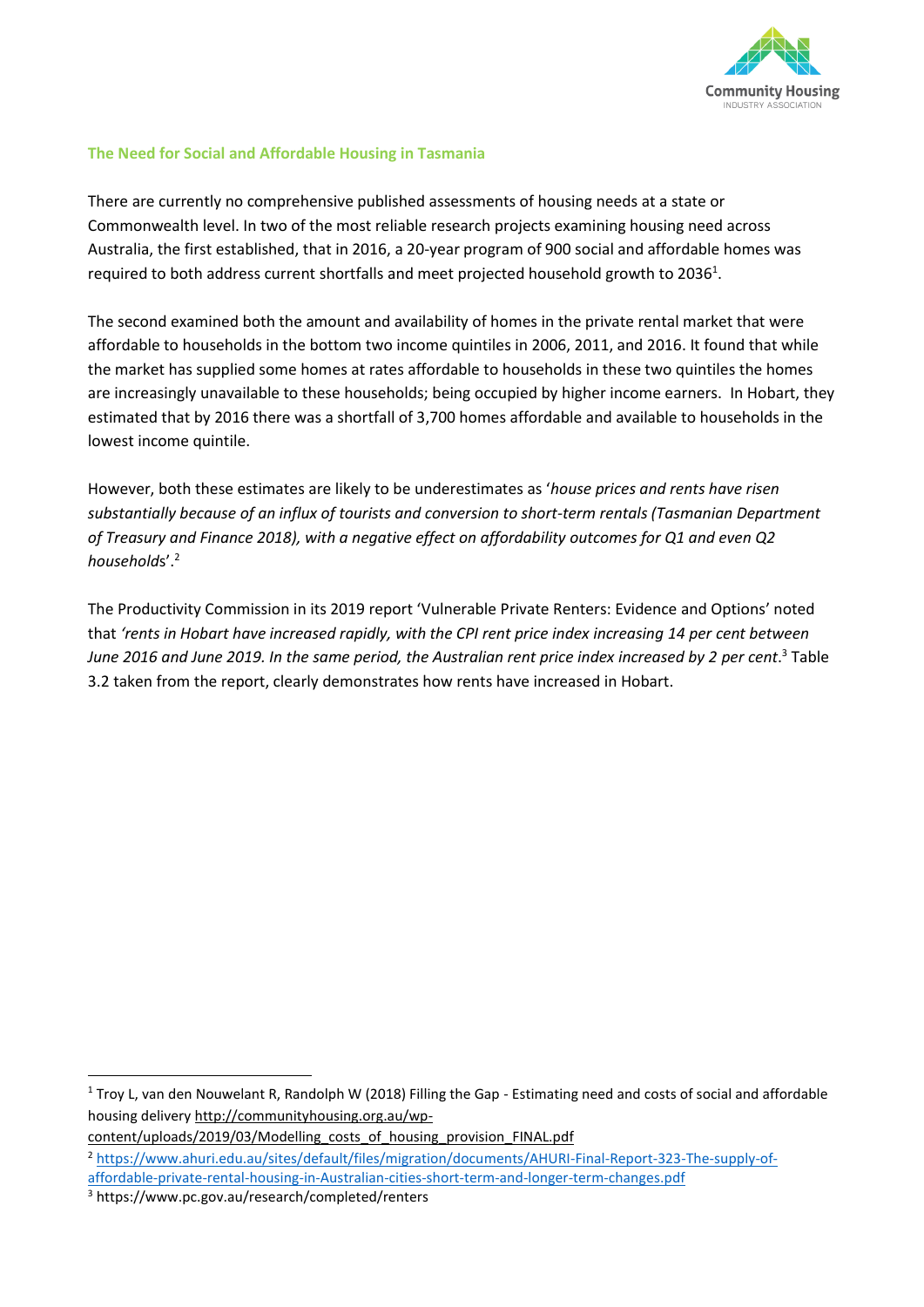



*Source*: Rents Expenditure Class in ABS (*Consumer Price Index, Australia, June 2019*, Cat. no. 6401.0). *Table reproduced from: Vulnerable Private Renters: Evidence and Options p65*

While the COVID-19 outbreak had a moderating impact on Hobart's rents during 2020, Corelogic's [Rental](https://www.corelogic.com.au/reports/quarterly-rental-review)  [Review for the June 2021 quarter](https://www.corelogic.com.au/reports/quarterly-rental-review) indicates that after a 'decline of -5.0% through 2020 'the rental market 'has now recovered to record highs.'<sup>4</sup>

# **The Benefits from Focusing on Social and Affordable Housing**

There are major opportunities that flow from social and affordable housing. Research evidence has demonstrated that the provision of social housing (and, where necessary, floating support services) can produce net financial gains in terms of overall cost to government. The report quantifies the cash, public sector savings and monetary wellbeing equivalents of the wider social and economic impacts that can be unlocked through investment in social and affordable housing, and expresses these as a proportion of the cost involved<sup>5</sup>.

Increasingly, the broader economic outcomes that result from social and affordable housing are also being recognised, notably the positive impact on human capital and hence economic productivity. In addition to the social benefits, we now have evidence that over-expensive housing also incurs negative impact on urban productivity. There is a growing body of research to demonstrate the ways that such impacts can be generated. These include an AHURI commissioned scoping study 'Making connections: housing, productivity and economic development' (MacLennan et al. 2015)<sup>6</sup> and Strengthening economic cases for

<sup>4</sup> https://www.corelogic.com.au/news/national-rents-record-highest-annual-growth-over-decade

<sup>5</sup> Nygaard, C (2019) Social and Affordable Housing as Infrastructure https://www.communityhousing.com.au/wp-

content/uploads/2019/11/Social-and-affordable-housing-as-social-infrastructure-FINAL.pdf?x33467 <sup>6</sup> https://www.ahuri.edu.au/research/final-reports/251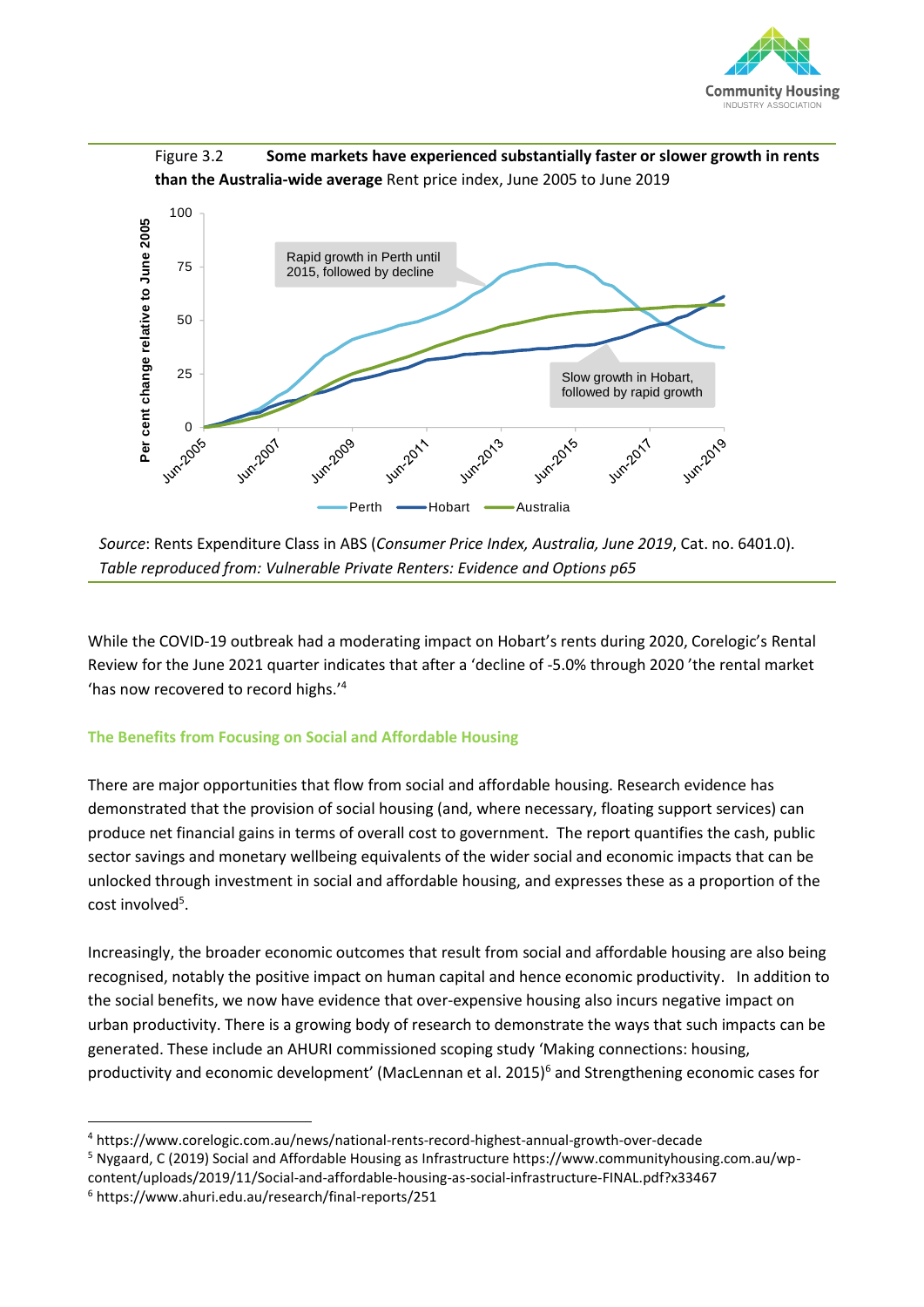

housing: the productivity gains from better housing outcomes (Maclennan et al 2018)<sup>7</sup>. The scale of potential productivity gains from well-located (planned) affordable housing suggests an economic performance impact that compares very favourably to most other infrastructure investments, including transport projects.

### **Inclusion in the TPP**

By its actions, CHIA recognises the Tasmanian government has already demonstrated a commitment to social and affordable housing through its ten-year affordable housing strategy<sup>8</sup> and subsequent funding announcements. However, important as these initiatives are, the shortfalls in supply exceed what is currently planned for development. By creating a specific category in the TPP for social and affordable housing, the Tasmanian Government will (1) signal the importance it attaches to its provision and expectation that strategic plans will include targets alongside broader housing supply totals and (2) facilitate the introduction of planning mechanisms that could enable more social and affordable housing such as mandatory inclusionary zoning in areas such as Hobart, where land values are high.

CHIA supports the proposed example for a social and affordable housing category in the Shelter TAS submission which we have agreement to reproduce below

| <b>Tasmanian Planning Policy: Liveable Settlements</b>                                             |                                                |
|----------------------------------------------------------------------------------------------------|------------------------------------------------|
| Topic: Social and Affordable Housing                                                               |                                                |
| Objective: To enable the development of accessible, safe, appropriate social and affordable        |                                                |
| housing that will meet current and future community needs                                          |                                                |
| Strategy:                                                                                          |                                                |
| Promote and facilitate the development and increased supply of affordable and social housing       |                                                |
| (public and community housing) options, that are designed to meet the health, safety and           |                                                |
| occupancy needs of households, and are located close to services and existing and committed        |                                                |
| public transport networks.                                                                         |                                                |
| Promote and facilitate a diversity of housing types and densities, including social and affordable |                                                |
| housing, in and around activity centres, and any designated integrated transport corridors and     |                                                |
| densification areas.                                                                               |                                                |
|                                                                                                    |                                                |
| Ensure sufficient serviced land is available for social and affordable housing within or near to   |                                                |
| existing employment and well serviced activity centres and existing public transport networks.     |                                                |
|                                                                                                    |                                                |
| Encourage flexible, adaptable, sustainable and innovative housing design and configuration that    |                                                |
| meets the current and future community needs.                                                      |                                                |
|                                                                                                    |                                                |
| Implementation into strategic planning                                                             | Implementation into statutory planning         |
| <b>RLUS</b>                                                                                        | <b>SPPs</b>                                    |
| Enabling legislation or regulation - if needed                                                     | <b>LPS</b>                                     |
|                                                                                                    | Enabling legislation or regulation - if needed |

<sup>7</sup> https://cityfutures.ada.unsw.edu.au/research/projects/strengthening-economic-cases-housing-productivity-gainsbetter-housing-outcomes/

<sup>8</sup> https://www.communities.tas.gov.au/ data/assets/pdf file/0014/30254/AHS Strategy Final.pdf